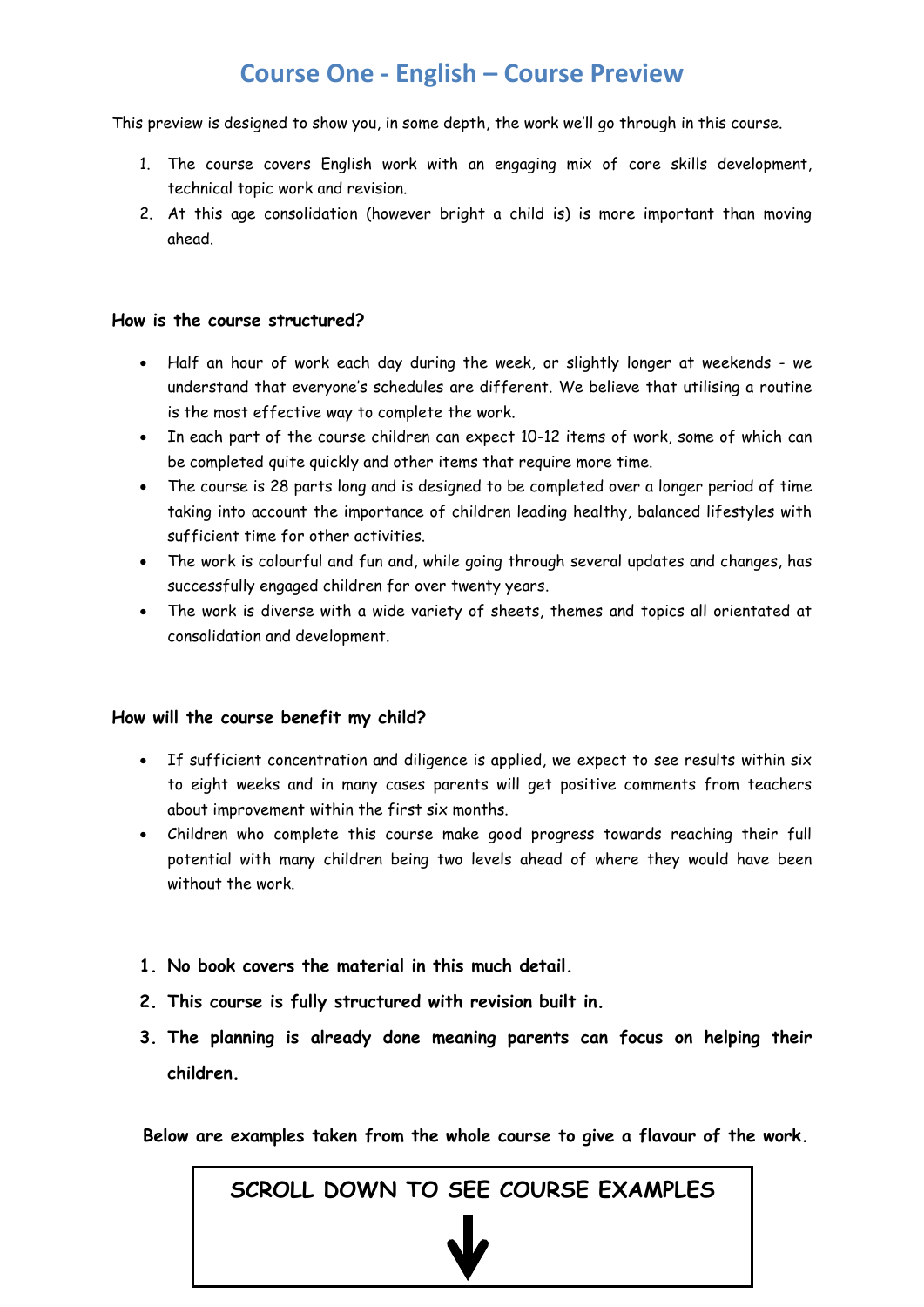

- **1. Spelling Letter Patterns:** oi and er spellings.
	- Learn your new words using Look, Cover, Write, Check.
	- Do the exercises a few days later.
- **2. Core English Skills:**

#### • **Location language** – do you know where they go? *Front Sheets*

- **3**.  $\frac{1}{2}$  These sheets come at the front of every part of the course. They let you know what is included in each part *of the course.*
- **4.**  $\cdot$  We let you know when to approach each activity and why please. You are pretty good at contractions now! Little certificate *it is important.*to stick in your book.
- **5. Mad Word Picture**: Piece. This is a tricky word to remember.
- **6. Word Endings 1 and 2:** Make sure of the spellings please.
- **7. Fun Crossword:** for you to complete

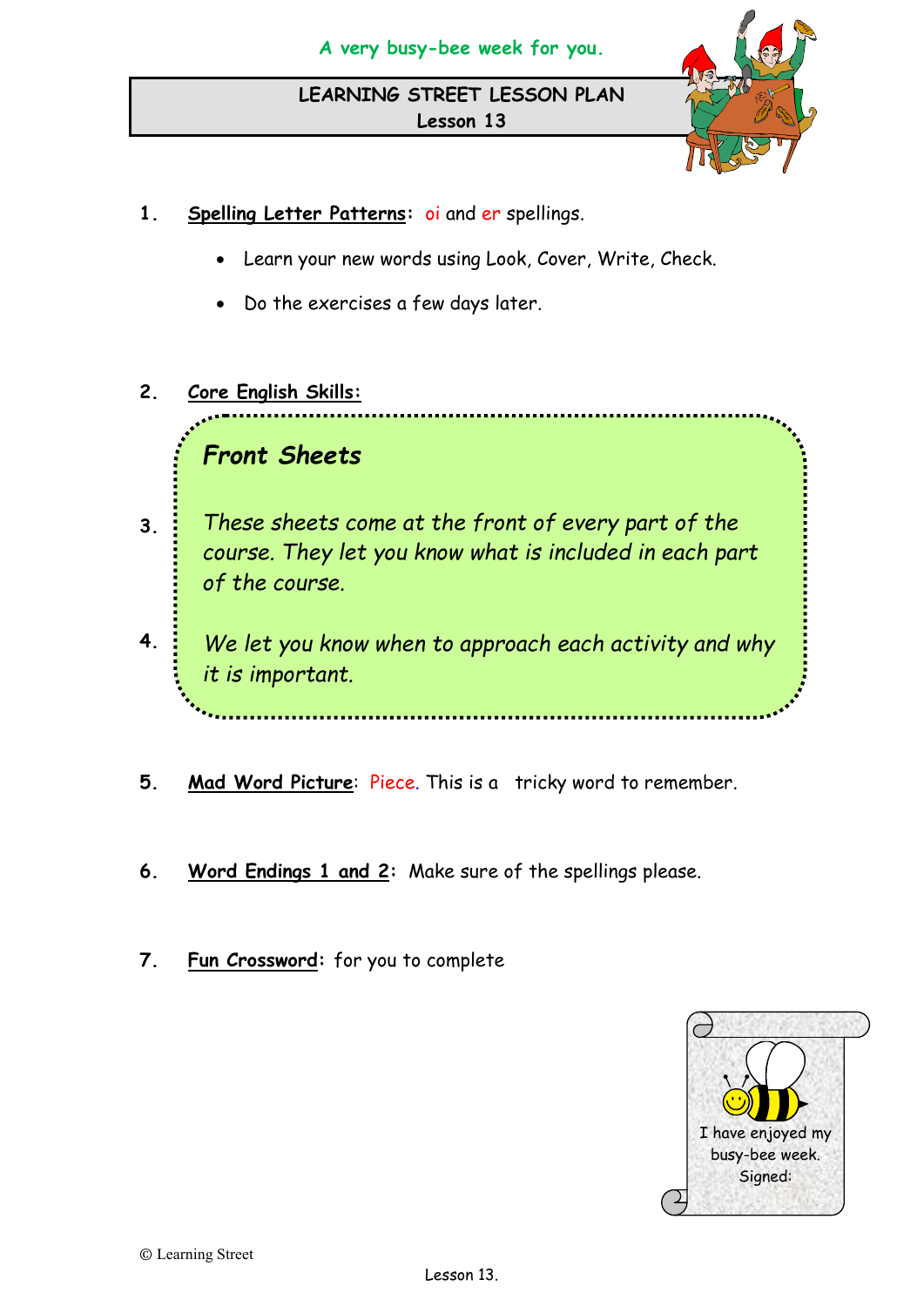# **Spelling Patterns**

# **u spelling pattern**

- **1.** Learn the words first. Make sure you know what each word means.
- **2.** Test yourself by writing down each word correctly in the first column. Go over any mistakes.
- **3.** Get someone to test you and write your answers in the second column. Go over any mistakes.

| Look/Learn/Cover                                         | Write/Check 1 | Write/Check 2 |
|----------------------------------------------------------|---------------|---------------|
| s u n                                                    |               |               |
| <b>Spelling Patterns</b>                                 |               |               |
| This work which appears throughout the course helps      |               |               |
| children to understand spelling patterns. This is a very |               |               |
| important building block for their education.            |               |               |
|                                                          |               |               |
|                                                          |               |               |
| m <b>u</b> c h                                           |               |               |
| $c$ u b                                                  |               |               |
| n u                                                      |               |               |
| b<br>$\mathbf{u}$                                        |               |               |
| b<br>$\mathbf{u}$                                        |               |               |
| b<br>h u                                                 |               |               |
| s<br>m                                                   |               |               |
| m                                                        |               |               |
| a                                                        |               |               |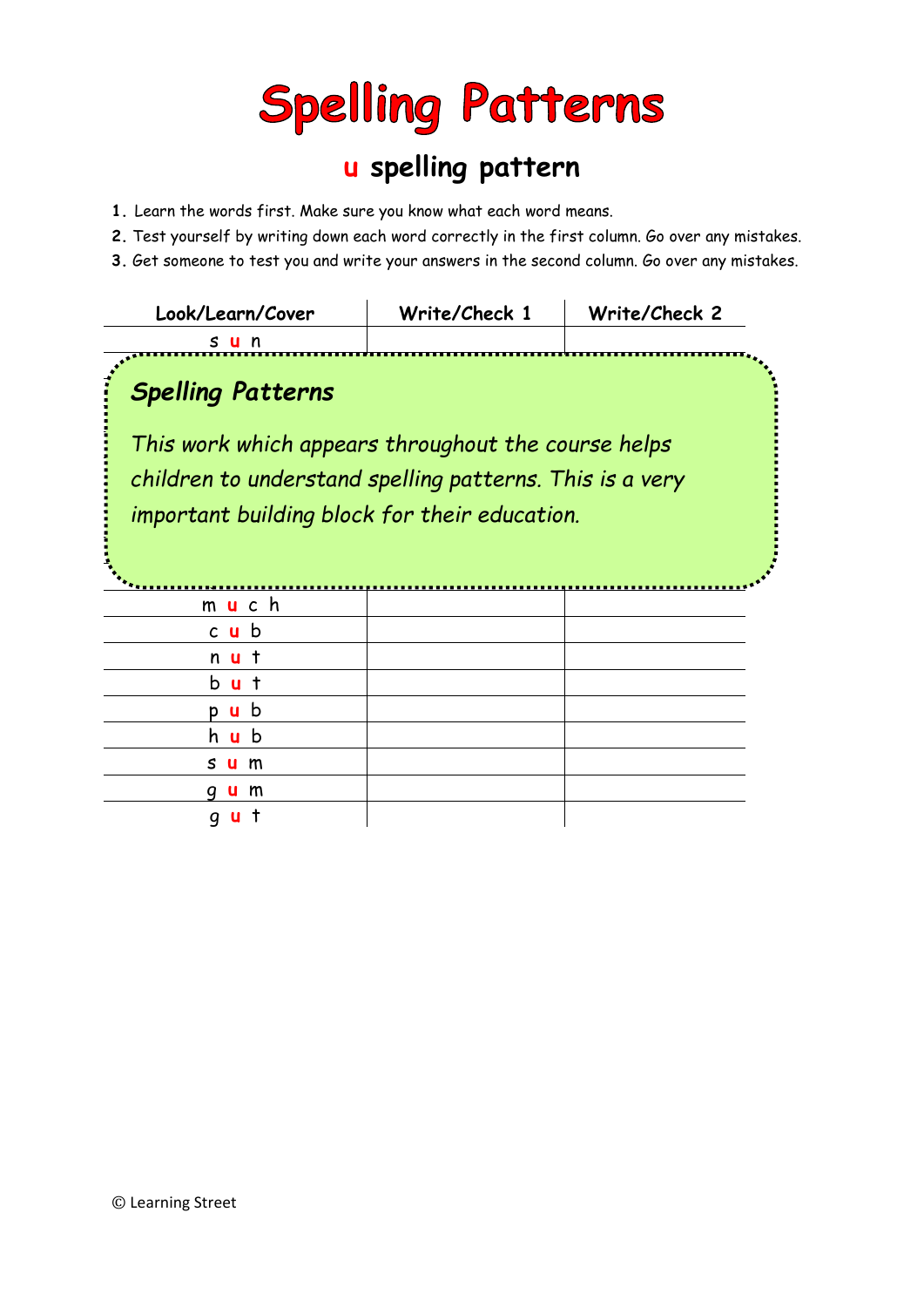# **Spelling Pattern Exercises**

# **u spelling pattern**

- **1.** You should know these words. If you make any mistakes please go over them to ensure your learning is secure.
- **2.** These exercises are designed to test the spellings you have learnt, check your understanding and further enhance your vocabulary.

## **Exercise 1 – CLOZE test.**



**Exercise 3** – The words on the left mean the same or nearly the same as the words on the right. Complete the words on the right.

| 1. although b $_t$ t |     | 2. roll | $b$ u $=$ |
|----------------------|-----|---------|-----------|
| 3. centre            | ub. | 4. add  | s m       |

**Exercise 4 – CLOZE sentences.** Fill in the missing letters to complete each sentence.

- **1.** The **u n** was very bright yesterday.
- **2.** He had **j u s \_** about made it to the shop when it began to rain.
- **3.** They saw a lion \_ u b whilst on holiday.
- **4.** They walked past a **p \_ b**.
- **5.** The dentist checked her patient's **\_ u m**.

© Learning Street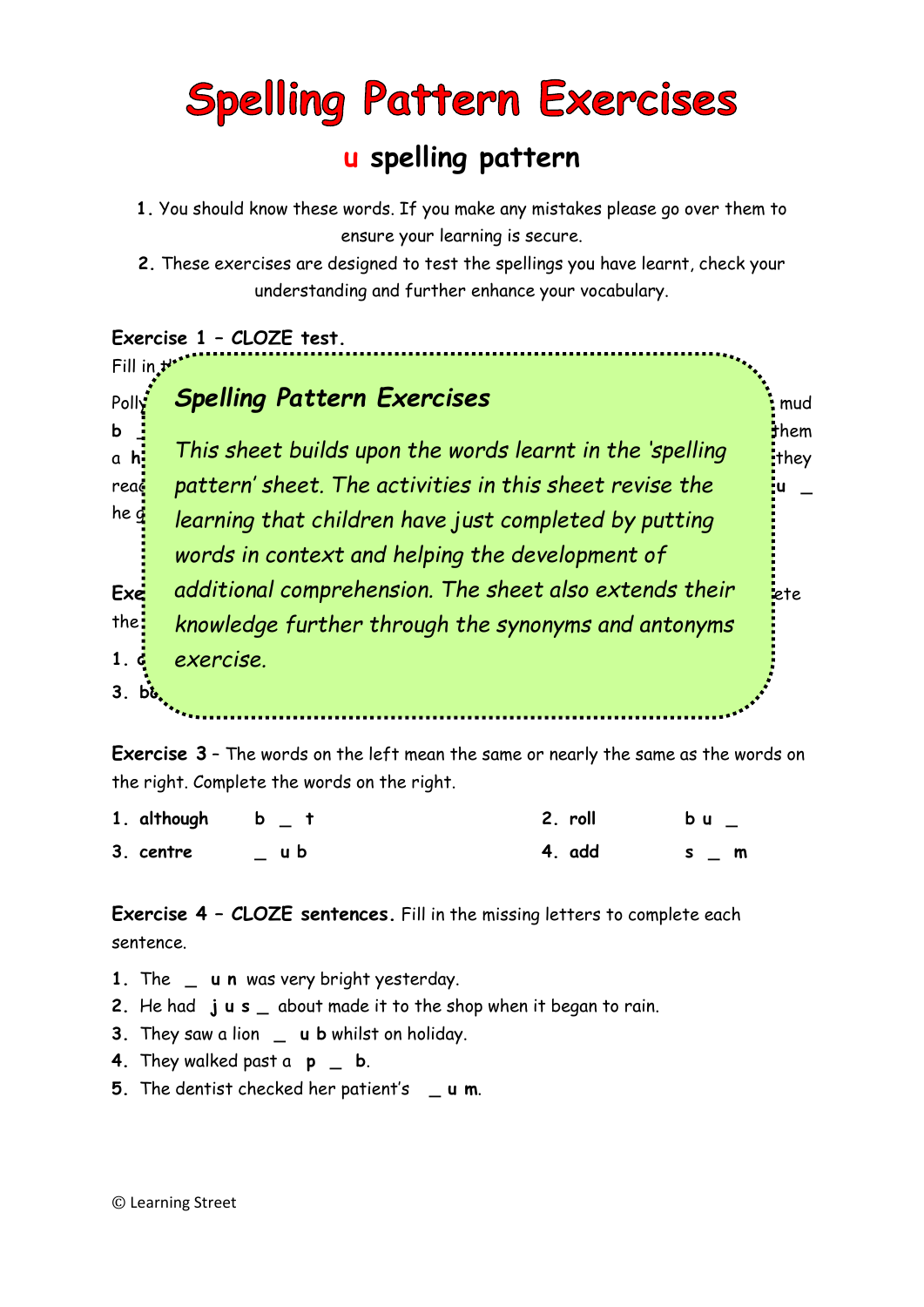# Look Cover Write Check

- Remember to check each word and tick it if it is correct.  $\checkmark$
- You must do this as you go along, not at the end!

| Look Cover Write Check (LCWC)<br>To make things as easy as possible we include this LCWC<br>sheets to help children learn any spellings we give them. |  |  |  |  |
|-------------------------------------------------------------------------------------------------------------------------------------------------------|--|--|--|--|
|                                                                                                                                                       |  |  |  |  |
|                                                                                                                                                       |  |  |  |  |
|                                                                                                                                                       |  |  |  |  |
|                                                                                                                                                       |  |  |  |  |
|                                                                                                                                                       |  |  |  |  |
|                                                                                                                                                       |  |  |  |  |
|                                                                                                                                                       |  |  |  |  |
|                                                                                                                                                       |  |  |  |  |
|                                                                                                                                                       |  |  |  |  |
|                                                                                                                                                       |  |  |  |  |
|                                                                                                                                                       |  |  |  |  |
|                                                                                                                                                       |  |  |  |  |
|                                                                                                                                                       |  |  |  |  |

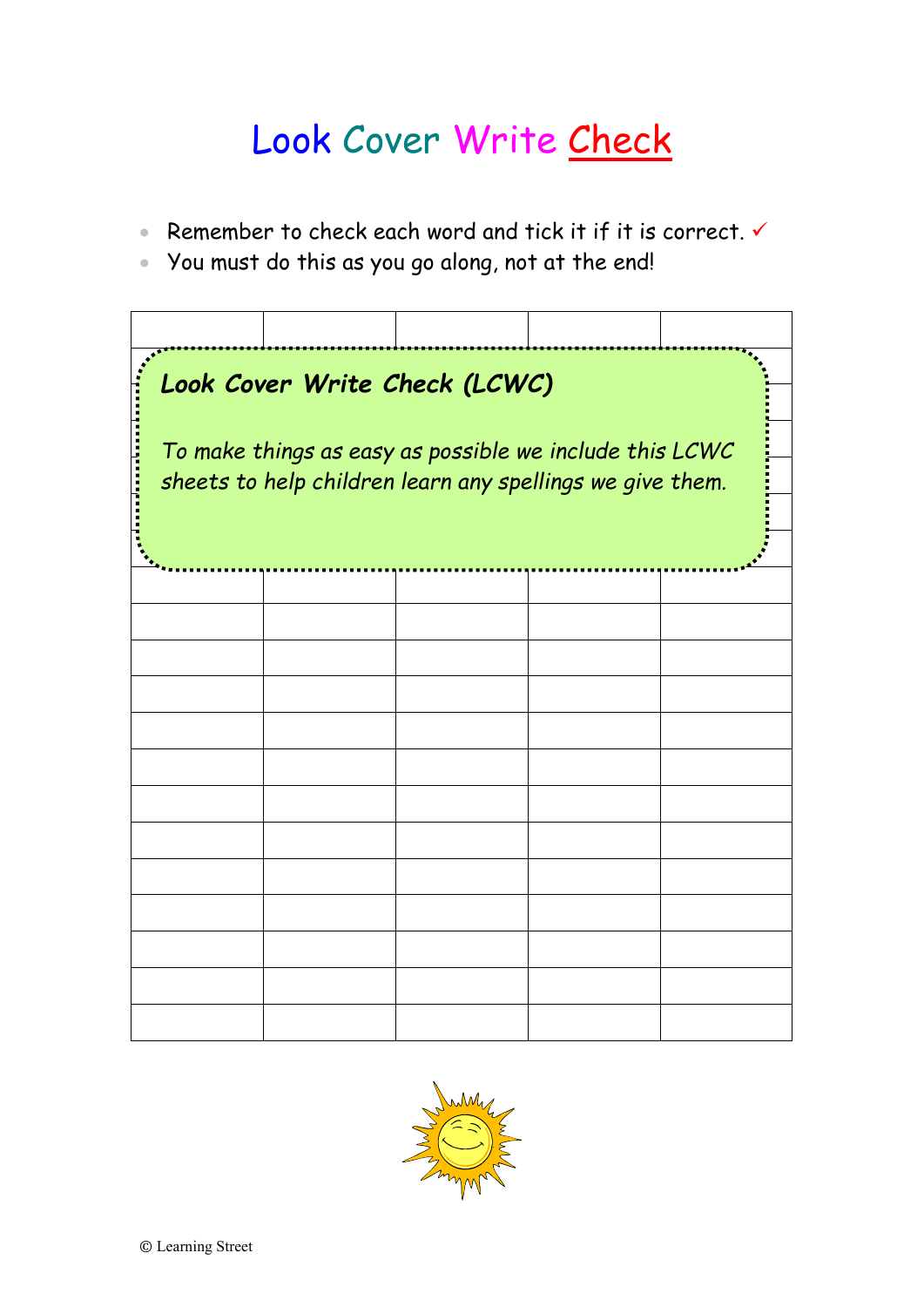# The 500 Most Common Words

IN THE ENGLISH LANGUAGE IN RANK ORDER

## **Group 2**



- Call out these words to your child and check that he/she can spell them.
- If there is a problem please learn them by using the Look Cover Write Check method.
- Knowing these words will definitely improve your child's spelling age.

# one this all had from being been all had found been all had found been all had found between  $\mathcal{S}$

 $\frac{2}{3}$  as fast as possible by going through the top 500 most *We try to help children advance their vocabulary skills common words.* 

we recover  $\mathcal{N}$  , we recover the set of the set of the set of the set of the set of the set of the set of the set of the set of the set of the set of the set of the set of the set of the set of the set of the set of t

 $m$  we then here or outside the neutrino of the neutrino of the neutrino of the  $\alpha$ *Children can use their LCWC sheets with any words they are not sure of.*

| some  | them   | write   | their     | words  | about  |
|-------|--------|---------|-----------|--------|--------|
| by    | like   | see     | <b>SO</b> | if     | these  |
| make  | into   | him     | other     | word   | would  |
| water | little | two     | has       | did    | people |
| an    | which  | because | began     | friend | end    |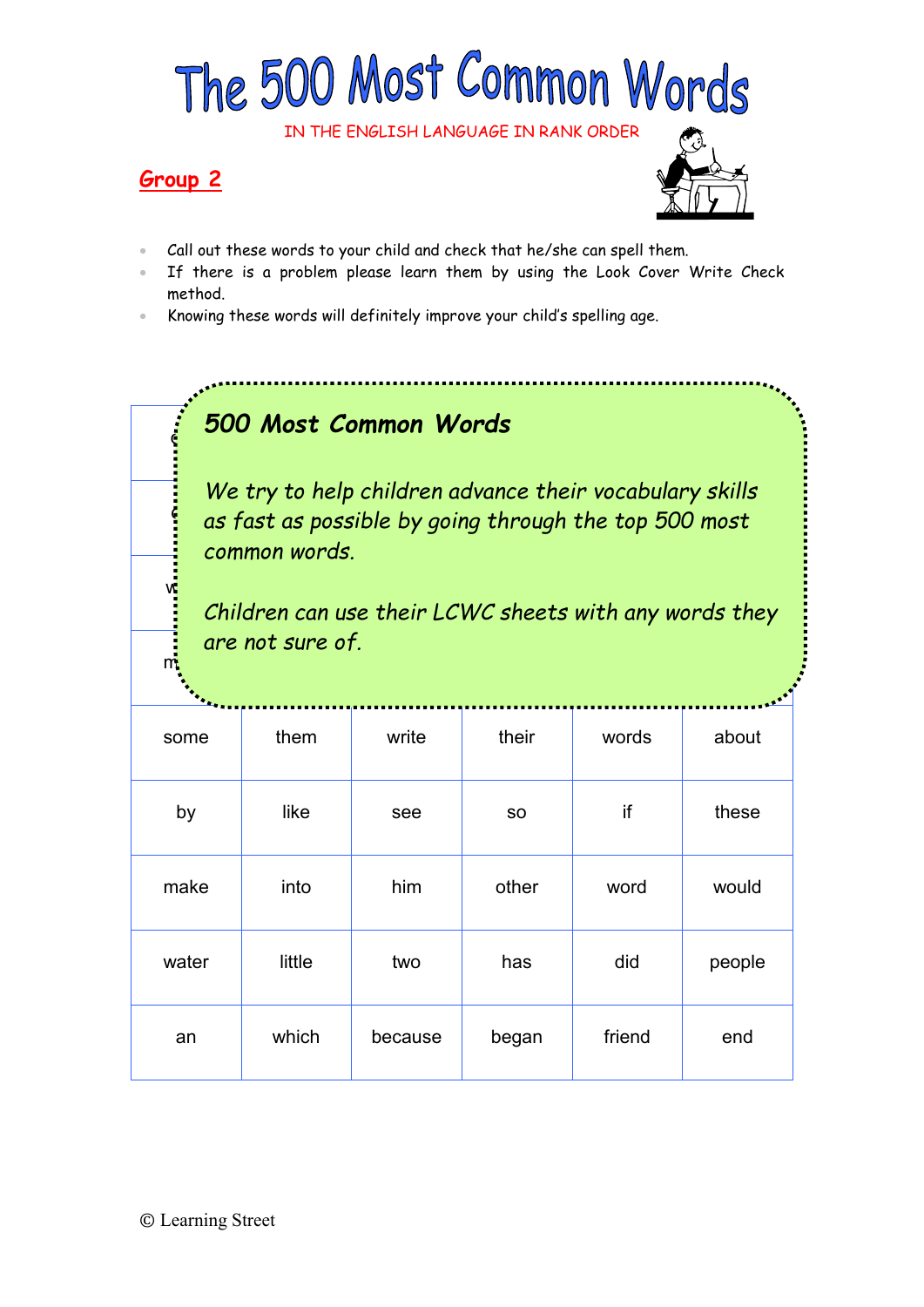# Verbs - Past Tense

We know that verbs are doing words, they can describe things that happen.

If something is happening at this very moment then it is called the present tense e.g. **I am running down the road.**

If something has already happened then it is called the past tense e.g. **I ran down the road.**

### **Exercise 1:**

Regular verbs can be changed from past to present by adding – **ed** – so I walk to work or I am walking to work becomes I **walked** to work.

| CM<br>Grammar                                                                                            |  |
|----------------------------------------------------------------------------------------------------------|--|
| We cover all the aspects of the literacy syllabus. For<br>example, this sheet covers the topic of verbs. |  |
|                                                                                                          |  |
| I open the windows<br>6                                                                                  |  |

#### **Exercise 2:**

Underline the past tense of the verbs on the left. Some are regular, some irregular.

| hold  | holded  | held    | healed |
|-------|---------|---------|--------|
| drink | drank   | drinked | drunk  |
| speak | speaked | speech  | spoke  |
| walk  | walked  | walks   | walkd  |
| cry   | cryed   | creid   | cried  |



### **Exercise 3:**

Now try and use the past tense. Use the past tense of the verb. The first one has been done for you.

| John RAN<br>down the street (to run) |                                          |
|--------------------------------------|------------------------------------------|
| Angali                               | a secret from her sister (to keep)       |
| Gustav                               | his orange juice very quickly (to drink) |
| Peter                                | the ball (to catch)                      |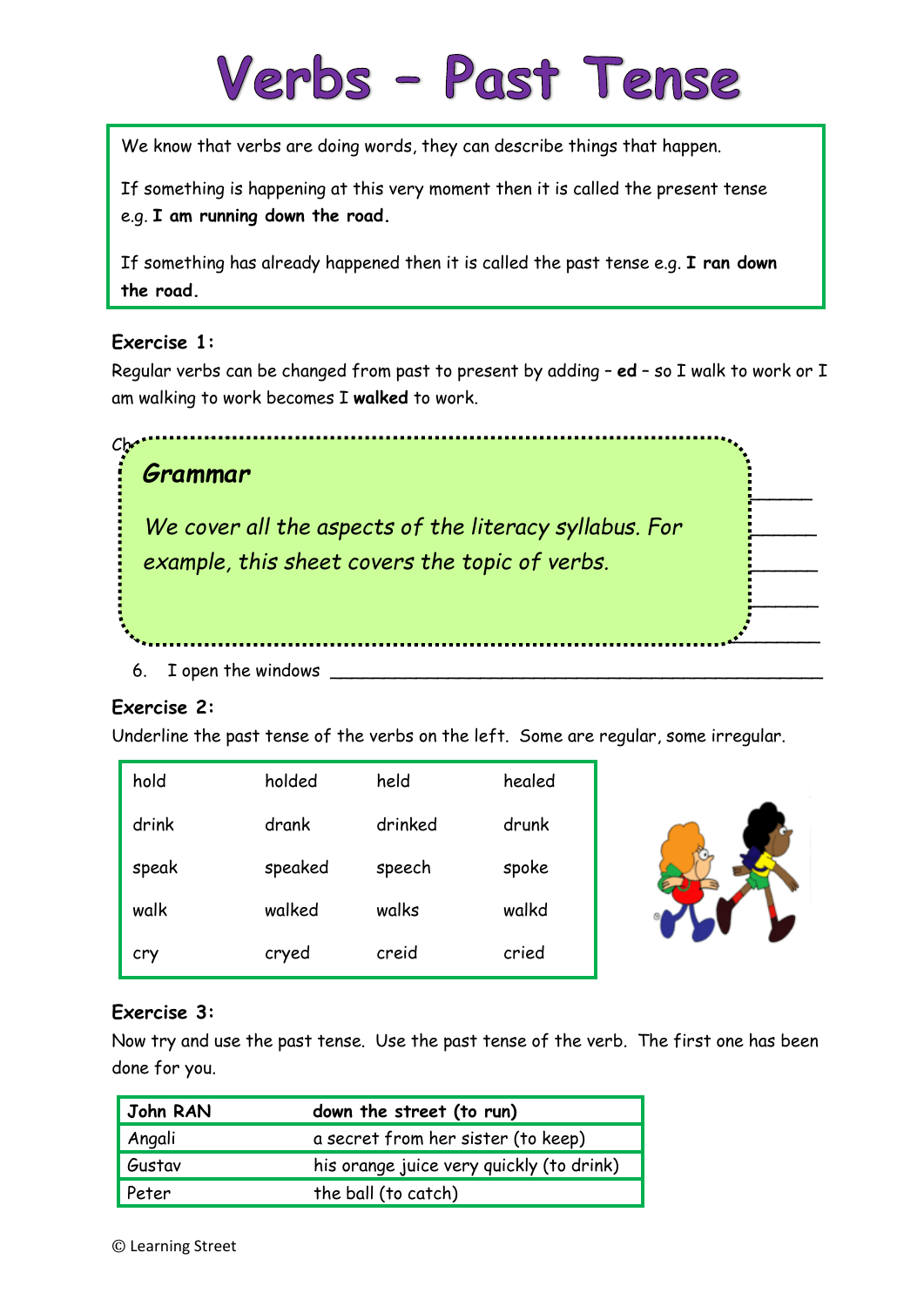

A contraction is the joining of two words to make one word. You are going to learn more of these words today.

| T will<br>= T'II                   | $\gamma$ ou will = you'll                                                                                                                                                                                                      |
|------------------------------------|--------------------------------------------------------------------------------------------------------------------------------------------------------------------------------------------------------------------------------|
| $He will = he'll$                  | $We will = we'll$                                                                                                                                                                                                              |
| <b>Contractions</b>                |                                                                                                                                                                                                                                |
| many older children struggle with. | Also at this level the course introduces children to<br>contractions and helps them to understand the most<br>common uses. Children are given every chance to form<br>firm foundations especially on topics such as this which |

• Now look at the sentences below carefully and then get your Mum/Dad to give them to you as dictation in your exercise book.

\_\_\_\_\_\_\_\_\_\_\_\_\_\_\_\_\_\_\_\_\_\_\_\_\_\_\_\_\_\_\_\_\_\_\_\_\_\_\_\_\_\_\_\_\_\_

- Change the **red** words into the contracted form.
- **1.** He will ask the postman.
- **2.** They are not be coming back today.
- **3.** We are all going together.
- **4.** She will tell us about her trip.
- **5.** They will join us later.
- **6.** Do not cross the road.
- **7.** I will see who is in the shop.
- **8.** You will be sorry!
- **9.** I cannot do this!

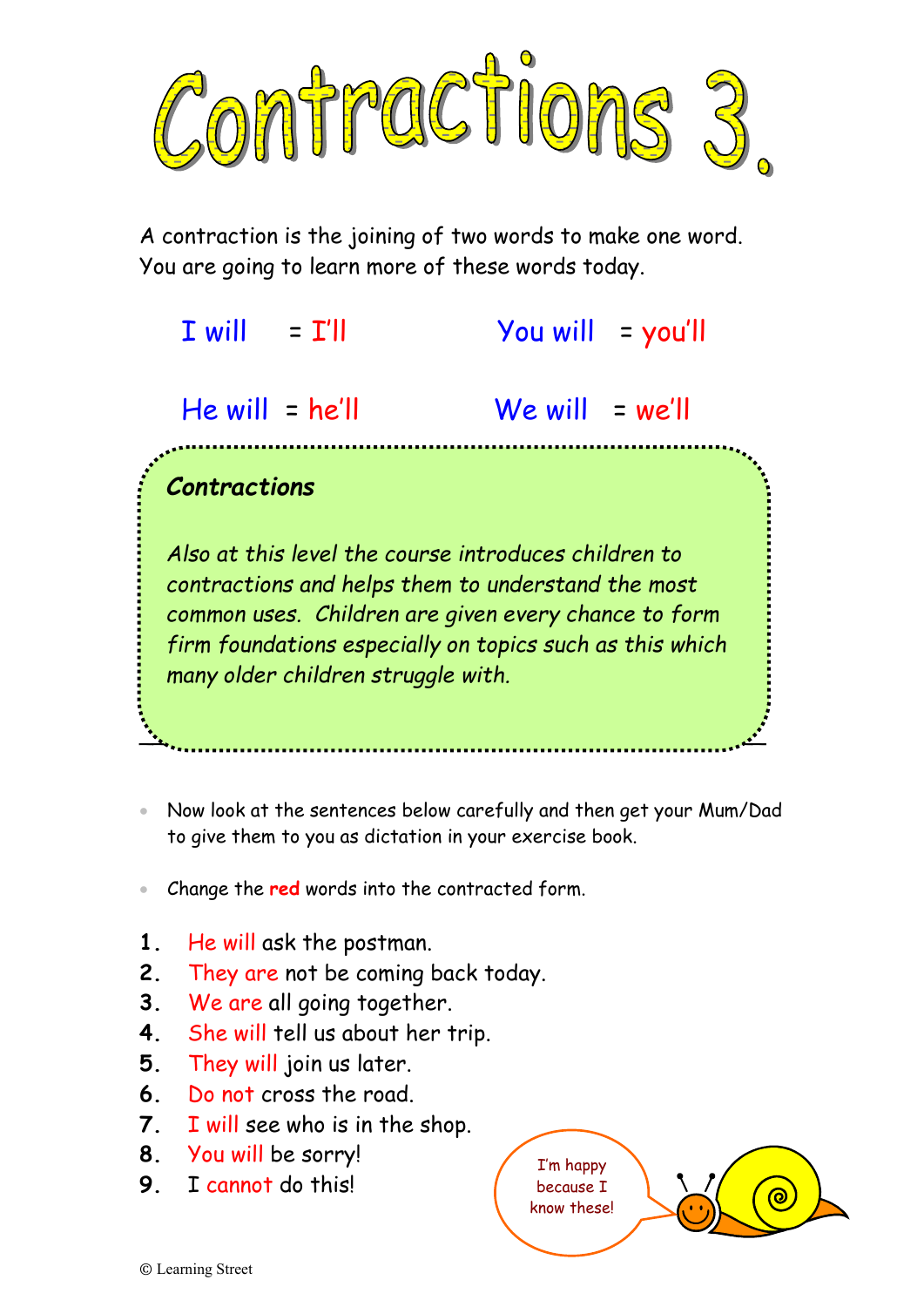# Showing Dwnership

# The Apostrophe s

I like Jo's new puppy.

The 's in Jo's puppy shows that the puppy belongs to Jo. It is hers. She owns it.



### **Insert the' before the s in the following:**

- The robin s breast
- The sailor s cap



*This is a point that many children struggle with. We* for revision and consolidation to ensure that it sinks in. *focus on it here but we also bring it back again and again*

- The bat which belongs to Andrew.
- The watch which belongs to Dad.

• The book belonging to Peter.

- The ring which belongs to Mum.
- The lunch box which belongs to Sarah.
- The tiger which belongs to the zoo.

#### **Now complete these:**

- The fur of the cat
- The den of the lion
- The beak of the blackbird
- The ears of the donkey
- The horns of the cow

# The cat's fur



• Jo's puppy has a new ball and he plays with it all the time.

Try to use the apostrophe in your work from now on. Remember it shows ownership.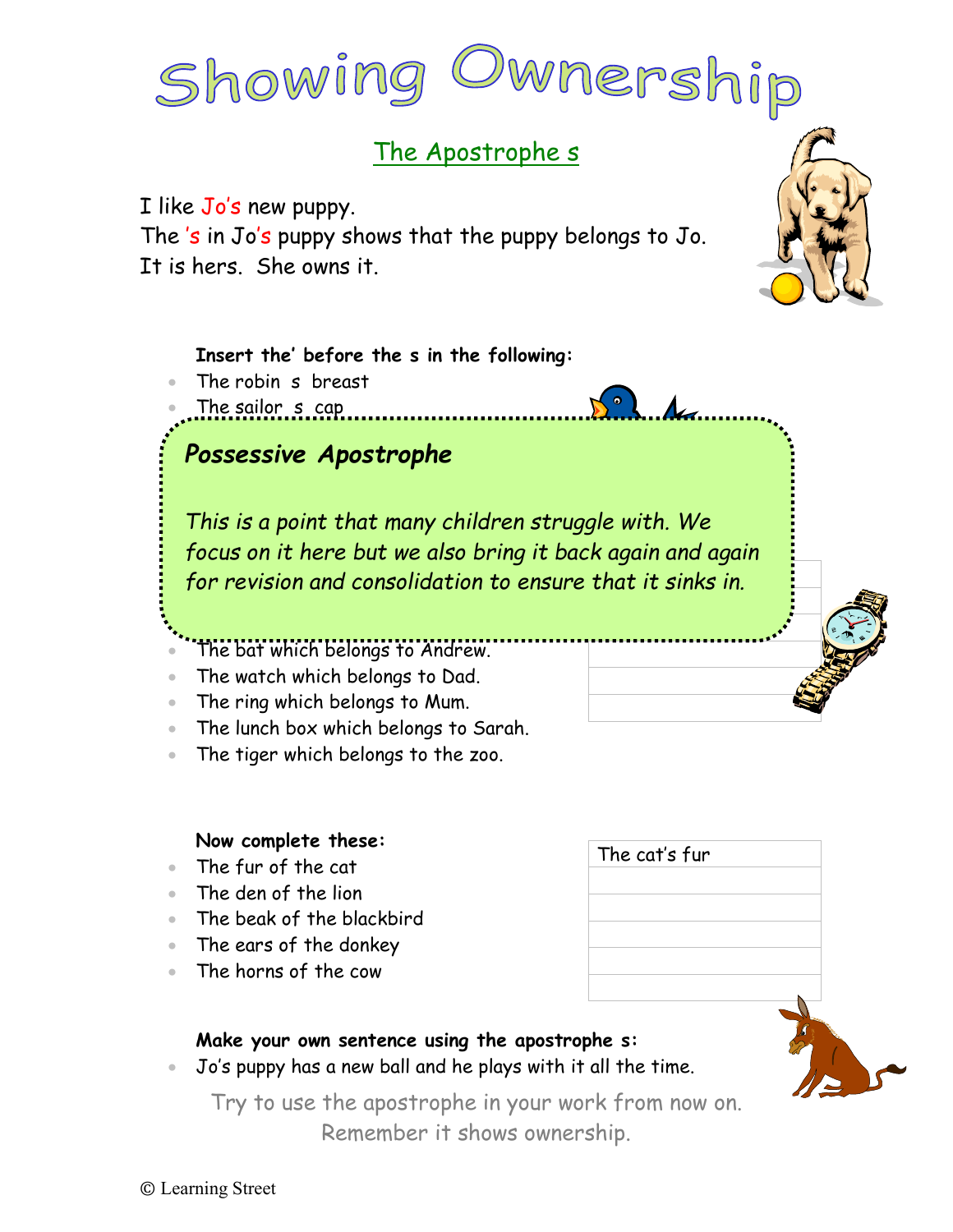# BEST HANDWRITING Name \_\_\_\_\_\_\_\_\_\_\_\_\_\_\_\_\_\_\_\_\_\_\_\_\_\_\_\_\_\_\_\_\_\_\_\_\_\_\_ 1. Trace over and then write the letter:  $y$   $\frac{y}{y}$  Hand Writing<br> $y$  y while hand uniting is difficult to deal with 2. Not These sheets encourage children to develop better  $\omega$  spelling. say yet by 3. Cover each word and write it below: Always use a pencil for this exercise. *Hand Writing While hand writing is difficult to deal with we have been successfully helping children to improve for many years. cursive writing while at the same time improving their spelling.*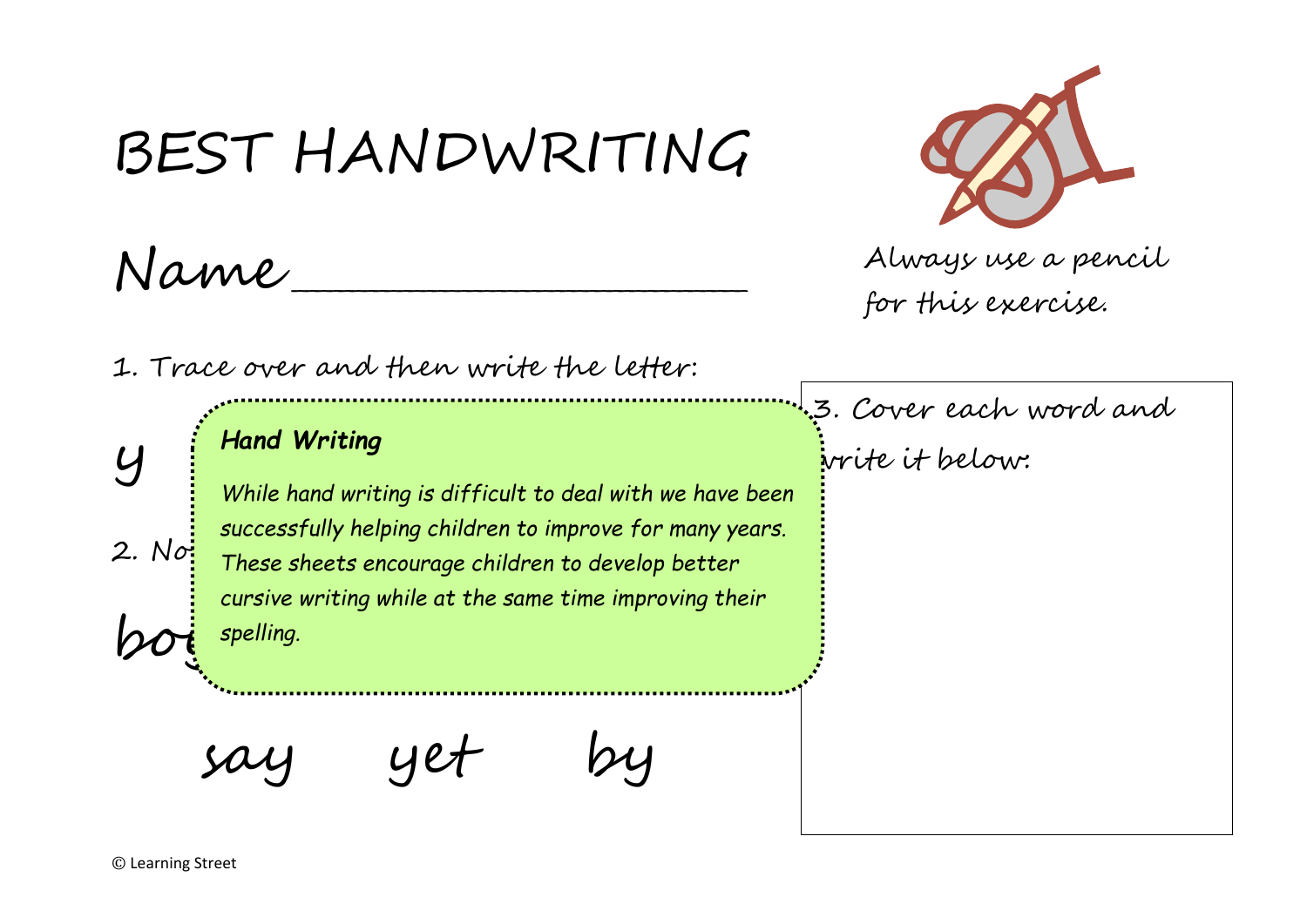

**Colour in:**



This Mad Word Picture is about elephants.

Here a mother elephant is taking her son to school.



# I can spell because v

The elephant can also spell because! Look how happy he is now!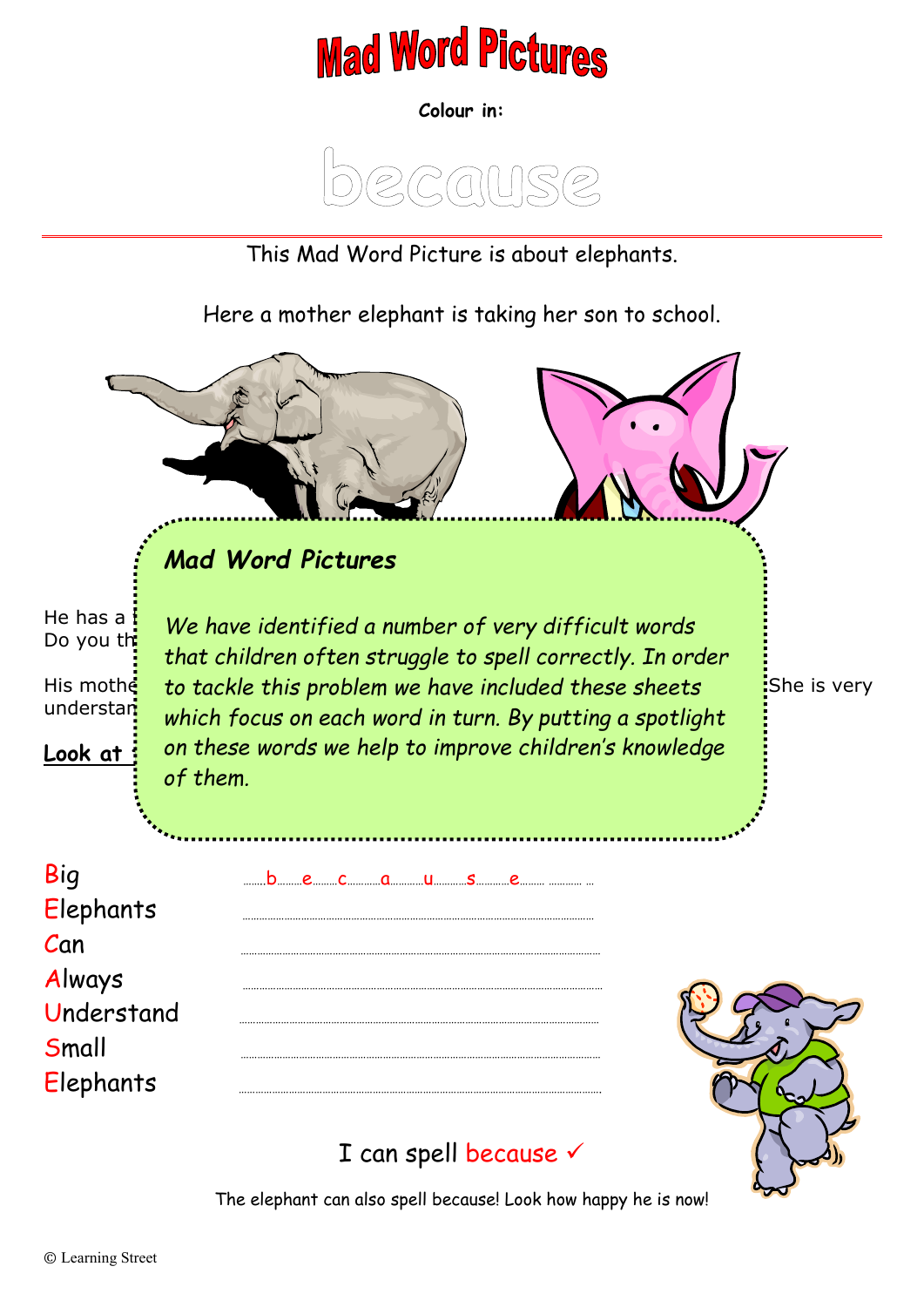# IS IT TRUE?

Look at the picture and then read the statements below, putting a tick or a cross against each one to denote if you think it is true or false.

# *Comprehension Activities*

*In all our courses combined we have in the region of 250 separate comprehension activities. In this course we start the process of helping children to develop their comprehension skills through this exercise.* 

It is a sunny day. The streets are very crowded. The juggler is riding a bicycle. He is juggling with three clubs. There is a strong wind. The fires are lit in the buildings. There are at least eight people watching the juggler. The man in the blue shirt is not interested in the juggler. The lady on the balcony is not interested either. A unicycle has only one wheel.

(Did you notice the third club in the juggler's right hand?)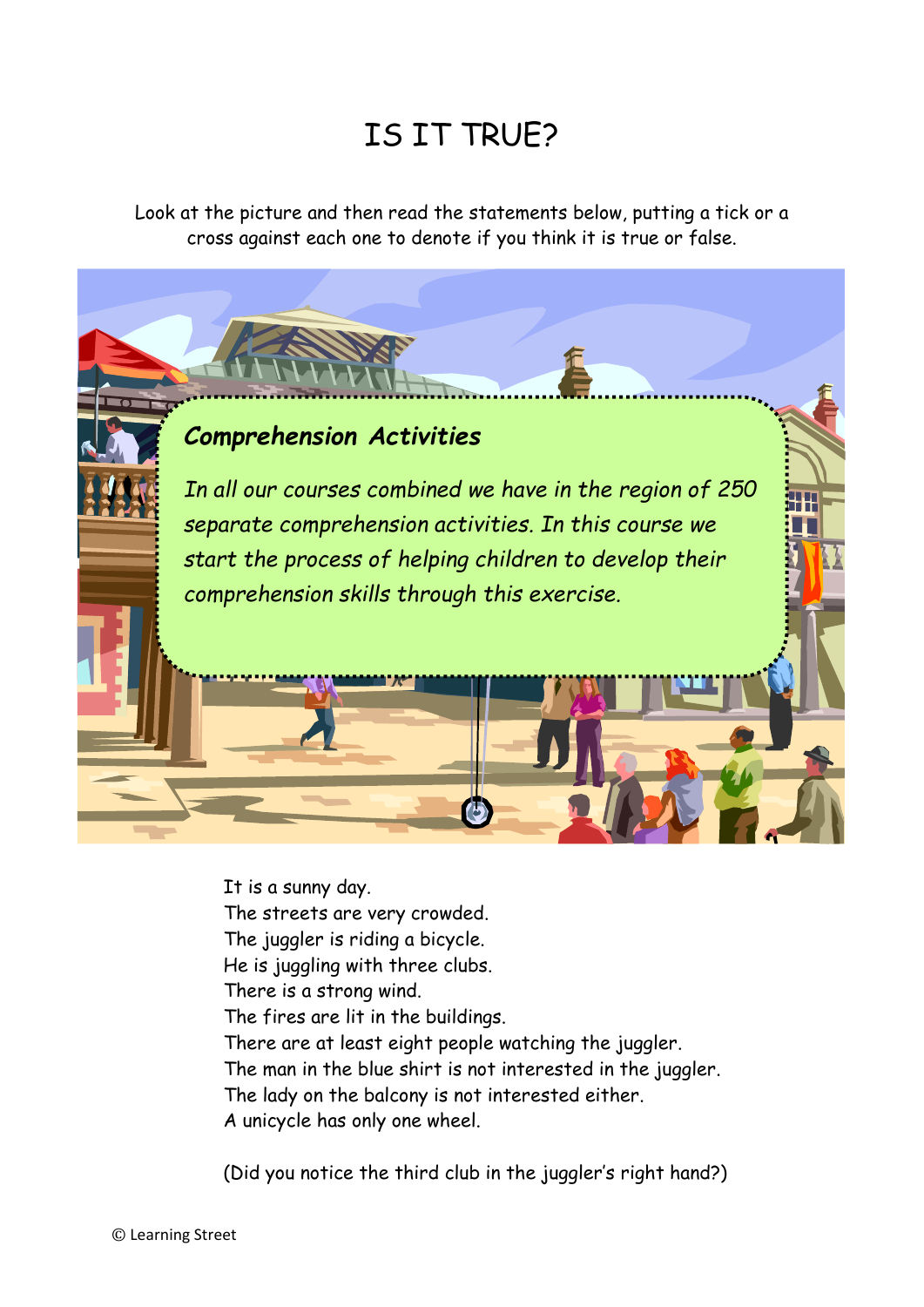

Complete the sentences choosing either **would** or **wood**:

- **1.**"Who \_\_\_\_\_\_ like some roast chestnuts?" asked Dad. "We \_\_\_\_\_\_!" we replied in chorus.
- **2.** "You need to help me," he said. "First I need some \_\_\_\_\_\_ for the fire. \_\_\_\_\_\_\_ you go and fetch it

# *Homophones*

pleaser?"

*Children always find words which sound the same but are*  $\overline{\phantom{a}}$ spelt differently challenging. Here we look at wood and **4.** The army and spenny.  $\overline{y}$ *would to help children understand the difference in both meaning and spelling.* 

**3.**So we collected some \_\_\_\_\_\_ from the shed and Dad

**\_\_\_\_\_\_\_\_\_ do this every Christmas but in those days it** was me who \_\_\_\_\_\_\_ be asked to bring in the \_\_\_\_\_\_\_."

**5.**"Don't forget me," said Mum. "I \_\_\_\_\_\_ like some too!"

Now make up a sentence using both words on the line below:

\_\_\_\_\_\_\_\_\_\_\_\_\_\_\_\_\_\_\_\_\_\_\_\_\_\_\_\_\_\_\_\_\_\_\_\_\_\_\_\_\_\_\_\_\_\_\_\_\_

Easy! Signed: \_\_\_\_\_\_\_\_